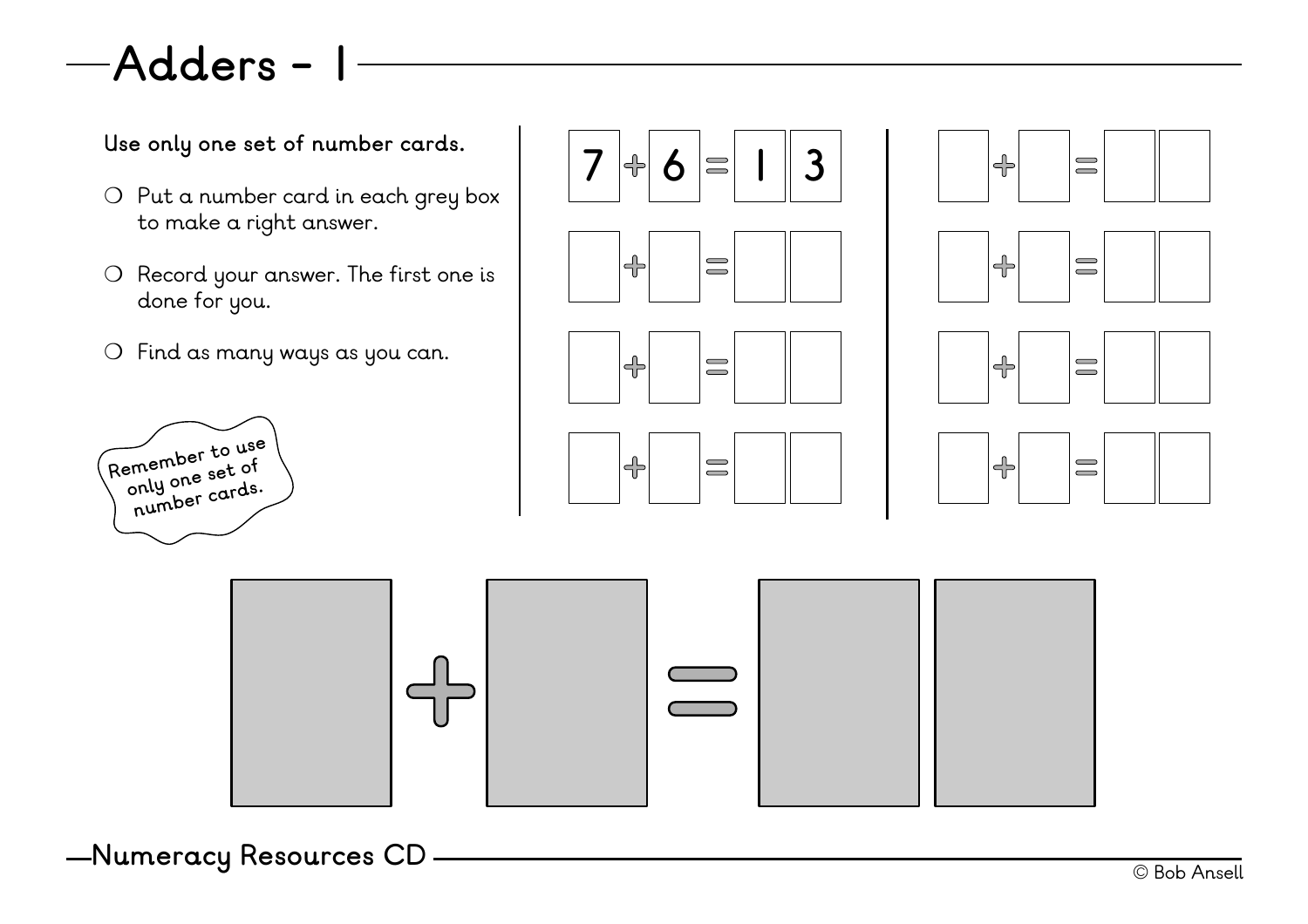## **Adders - 2**

Use only one set of number cards.<br> $\boxed{2}$   $\boxed{7}$   $\boxed{4}$   $\boxed{4}$   $\boxed{5}$  3

- ❍ Put a number card in each grey box to make a right answer.
- ❍ Record your answer. The first one is done for you.
- ❍ Find as many ways as you can.
- ❍ Continue on the back of this sheet.







 $\left| \bigoplus \right|$ 

 $\begin{array}{c}\n\hline\n\end{array}$ 



© Bob Ansell **Numeracy Resources CD**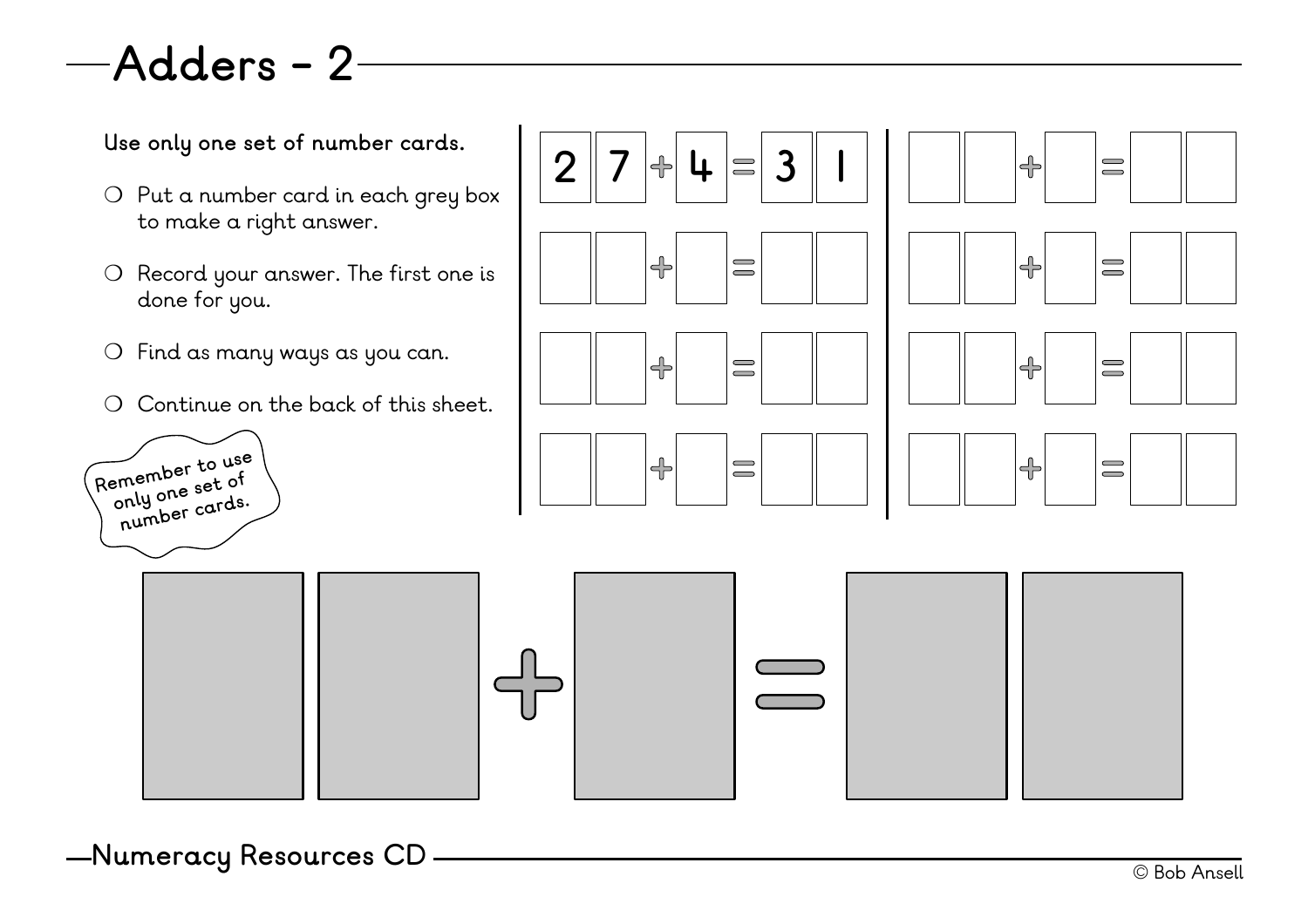## **Adders - 3**

- ❍ Put a number card in each grey box to make a right answer.
- ❍ Record your answer. The first one is done for you.
- ❍ Find as many ways as you can.
- ❍ Continue on the back of this sheet.









© Bob Ansell **Numeracy Resources CD**